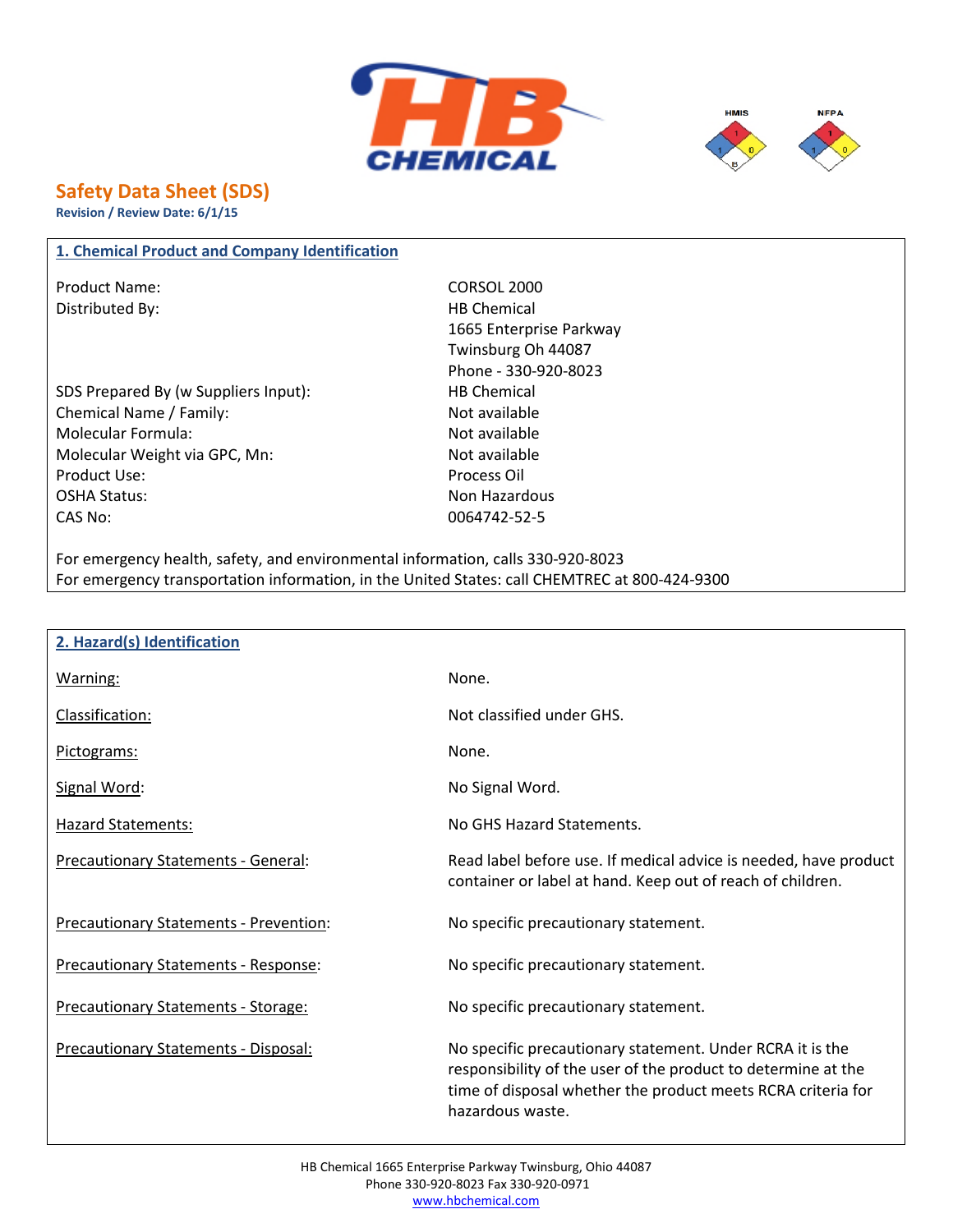| Signs and Symptoms of Exposure:                             | Irritation to the eyes and skin. Headache, nausea, drowsiness<br>etc.                                                                                                                                                                                 |                                    |                               |  |  |  |  |
|-------------------------------------------------------------|-------------------------------------------------------------------------------------------------------------------------------------------------------------------------------------------------------------------------------------------------------|------------------------------------|-------------------------------|--|--|--|--|
| <b>Primary Routes of Entry:</b>                             | Eyes, skin and inhalation.                                                                                                                                                                                                                            |                                    |                               |  |  |  |  |
| <b>Medical Conditions Generally Aggravated by Exposure:</b> | None known.                                                                                                                                                                                                                                           |                                    |                               |  |  |  |  |
| Eye Contact:                                                | Irritating, but will not permanently injure eye tissue.                                                                                                                                                                                               |                                    |                               |  |  |  |  |
| Skin Contact:                                               | Prolonged or repeated contact may cause skin irritation.                                                                                                                                                                                              |                                    |                               |  |  |  |  |
| Ingestion:                                                  | Can cause irritation to the digestive tract.                                                                                                                                                                                                          |                                    |                               |  |  |  |  |
| Inhalation:                                                 | Can cause irritation to the respiratory tract.                                                                                                                                                                                                        |                                    |                               |  |  |  |  |
| <b>NFPA Hazards Ratings:</b>                                | Health- 1, Flammability - 1, Reactivity $-0$                                                                                                                                                                                                          |                                    |                               |  |  |  |  |
| <b>HMIS Hazard Ratings:</b>                                 | Health- 1, Flammability - 1, Reactivity - 0, Personal-B                                                                                                                                                                                               |                                    |                               |  |  |  |  |
| HMIS limitation statement:                                  | The HMIS hazard ratings numbers are meant to give a quick<br>indication of the relative hazards associated with the product.<br>All of the information contained in the SDS should be consulted<br>to assist with the safe handling of this material. |                                    |                               |  |  |  |  |
| Principal Hazardous Components:                             |                                                                                                                                                                                                                                                       |                                    |                               |  |  |  |  |
|                                                             | <b>Chemical Name</b>                                                                                                                                                                                                                                  | <b>OSHA</b><br><b>TWA</b><br>(ppm) | <b>OSHA</b><br>TWA<br>(mg/m3) |  |  |  |  |
|                                                             | Baseoil - unspecified                                                                                                                                                                                                                                 | 500                                | 2000                          |  |  |  |  |

| 3. Composition / Information on Ingredients |                                                                          |                            |
|---------------------------------------------|--------------------------------------------------------------------------|----------------------------|
| Weight Percent / Typical                    | Component Identity                                                       | <b>CAS Registry Number</b> |
| 85% - 100%                                  | Mineral Oil, Petroleum distillates, Hydrotreated (mild) heavy naphthenic | 0064742-52-5               |

| <b>4. First Aid Measures</b>                              |                                                                                                                                                                                                               |  |  |
|-----------------------------------------------------------|---------------------------------------------------------------------------------------------------------------------------------------------------------------------------------------------------------------|--|--|
| Inhalation:                                               | Remove source of exposure or move person to fresh air and<br>keep comfortable for breathing. Get medical advice/attention if<br>exposed, feel unwell (headache, nausea, drowsiness etc.) or are<br>concerned. |  |  |
| Eyes:                                                     | If irritation occurs, cautiously rinse eyes with lukewarm, gently<br>flowing water for 15-20 minutes, while holding the eyelids<br>open. If eye irritation persists: Get medical advice/attention.            |  |  |
| Skin:                                                     | Rinse/wash with lukewarm, gently flowing water and mild soap<br>for 5 minutes or until product is removed. If skin irritation<br>occurs or you feel unwell: Get medical advice/attention.                     |  |  |
| Ingestion:                                                | Rinse mouth. If you feel unwell or if concerned: Get medical<br>advice/attention. If more than several mouthfuls have been                                                                                    |  |  |
| HB Chemical 1665 Enterprise Parkway Twinsburg, Ohio 44087 |                                                                                                                                                                                                               |  |  |

Phone 330-920-8023 Fax 330-920-0971 www.hbchemical.com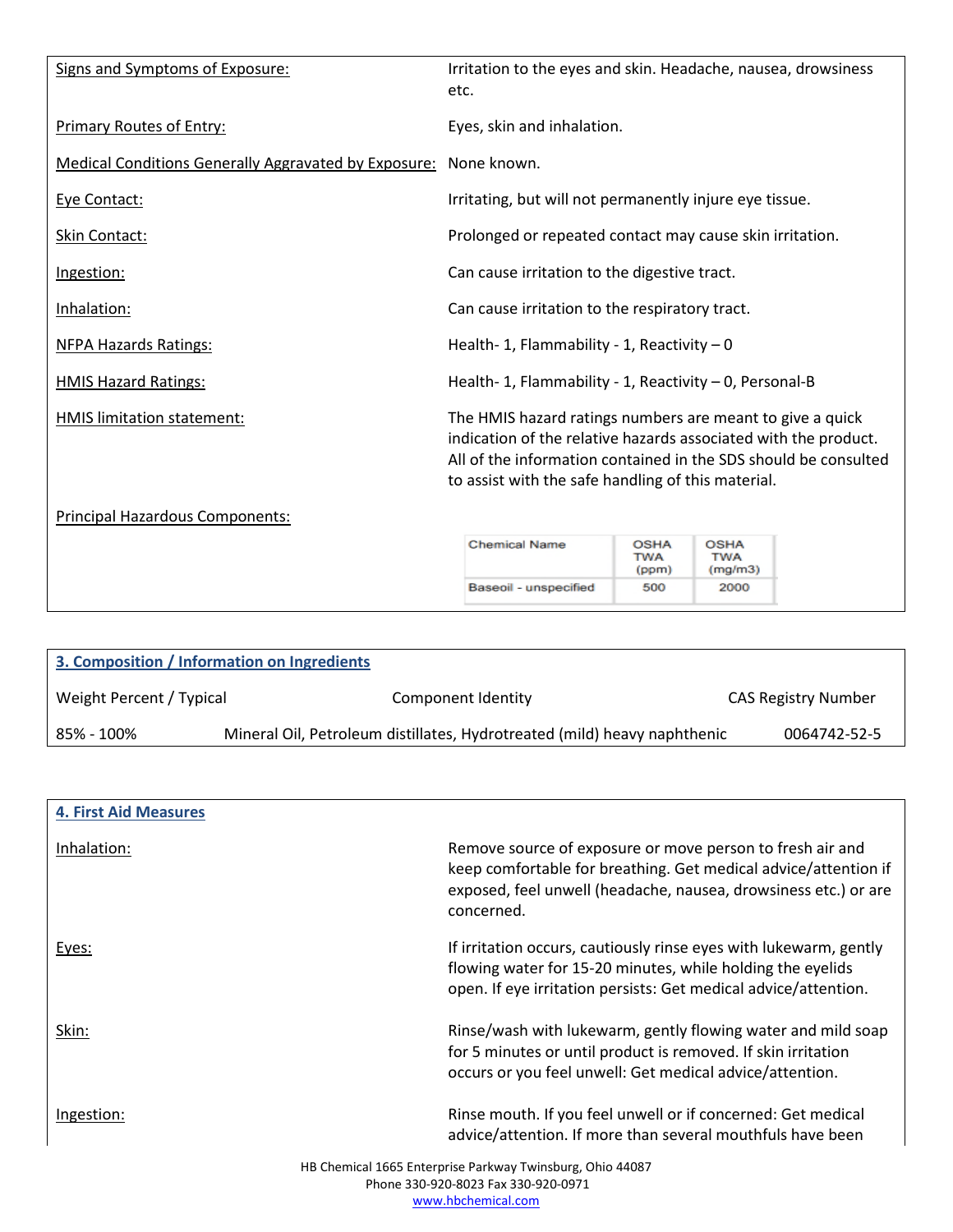|        | swallowed, give two glasses of water (16 Oz.). Get medical<br>attention.                                                                                                                                                                                                                                                                                                                                                                                                                                                                                                                                                                                                    |
|--------|-----------------------------------------------------------------------------------------------------------------------------------------------------------------------------------------------------------------------------------------------------------------------------------------------------------------------------------------------------------------------------------------------------------------------------------------------------------------------------------------------------------------------------------------------------------------------------------------------------------------------------------------------------------------------------|
| Notes: | High velocity injection of grease under the skin may result in<br>serious injury. If left untreated, the affected area is subject to<br>infection, disfigurement, lack of blood circulation and may<br>require amputation. When dispensed by high-pressure<br>equipment, this material can easily penetrate the skin and leave<br>a bloodless puncture wound. Material injected into a finger can<br>be deposited into the palm of the hand and in rare occasions up<br>to the elbow. Within 24 to 48 hours the patient may experience<br>swelling, discoloration, and throbbing pain in the affected area.<br>Immediate treatment by a surgical specialist is recommended. |

| <b>5. Fire-Fighting Measures</b>         |                                                                                                                                                                                                                                                                                                                                                                                                                                                                                                                                                                    |
|------------------------------------------|--------------------------------------------------------------------------------------------------------------------------------------------------------------------------------------------------------------------------------------------------------------------------------------------------------------------------------------------------------------------------------------------------------------------------------------------------------------------------------------------------------------------------------------------------------------------|
| <b>Suitable Extinguishing Media:</b>     | Dry chemical, foam, carbon dioxide, water spray or fog is<br>recommended. Water spray is recommended to cool or protect<br>exposed materials or structures. Carbon dioxide can displace<br>oxygen. Use caution when applying carbon dioxide in confined<br>spaces. Simultaneous use of foam and water on the same<br>surface is to be avoided as water destroys the foam. Water or<br>foam may cause frothing. If leak or spill has not ignited, use<br>water spray to cool the containers and to provide protection for<br>personnel attempting to stop the leak. |
| Unsuitable Extinguishing Media:          | Do not use water in a jet.                                                                                                                                                                                                                                                                                                                                                                                                                                                                                                                                         |
| <b>Special Fire Fighting Procedures:</b> | Isolate immediate hazard area and keep unauthorized<br>personnel out. Stop spill/release if it can be done safely. Stay<br>upwind and avoid smoke and fumes. Move undamaged<br>containers from immediate hazard area if it can be done safely.<br>Water spray may be useful in minimizing or dispersing vapors<br>and to protect personnel. Wear protective pressure self-<br>contained breathing apparatus (SCBA) and full turnout gear.                                                                                                                          |
| Hazardous Combustion Products:           | Toxic levels of carbon monoxide, carbon dioxide, irritating<br>aldehydes and ketones.                                                                                                                                                                                                                                                                                                                                                                                                                                                                              |
| Unusual fire and explosion hazards:      | None known.                                                                                                                                                                                                                                                                                                                                                                                                                                                                                                                                                        |

| <b>6. Accidental Release Measures</b> |                                                                                                                                                                                                                                                                                                                                                                                                                                                                                                                  |
|---------------------------------------|------------------------------------------------------------------------------------------------------------------------------------------------------------------------------------------------------------------------------------------------------------------------------------------------------------------------------------------------------------------------------------------------------------------------------------------------------------------------------------------------------------------|
| <b>Emergency Procedure:</b>           | Immediately turn off or isolate any source of ignition. Keep<br>unnecessary people away; isolate hazard area and deny entry.<br>Do not touch or walk through spilled material. Clean up<br>immediately. Contain spill. Wipe up or add suitable absorbent,<br>non-combustible, inert material such as sand. sawdust. etc. to<br>spill area and shovel into appropriate container for disposal.<br>Local authorities should be advised immediately if required or if<br>significant spillages cannot be contained. |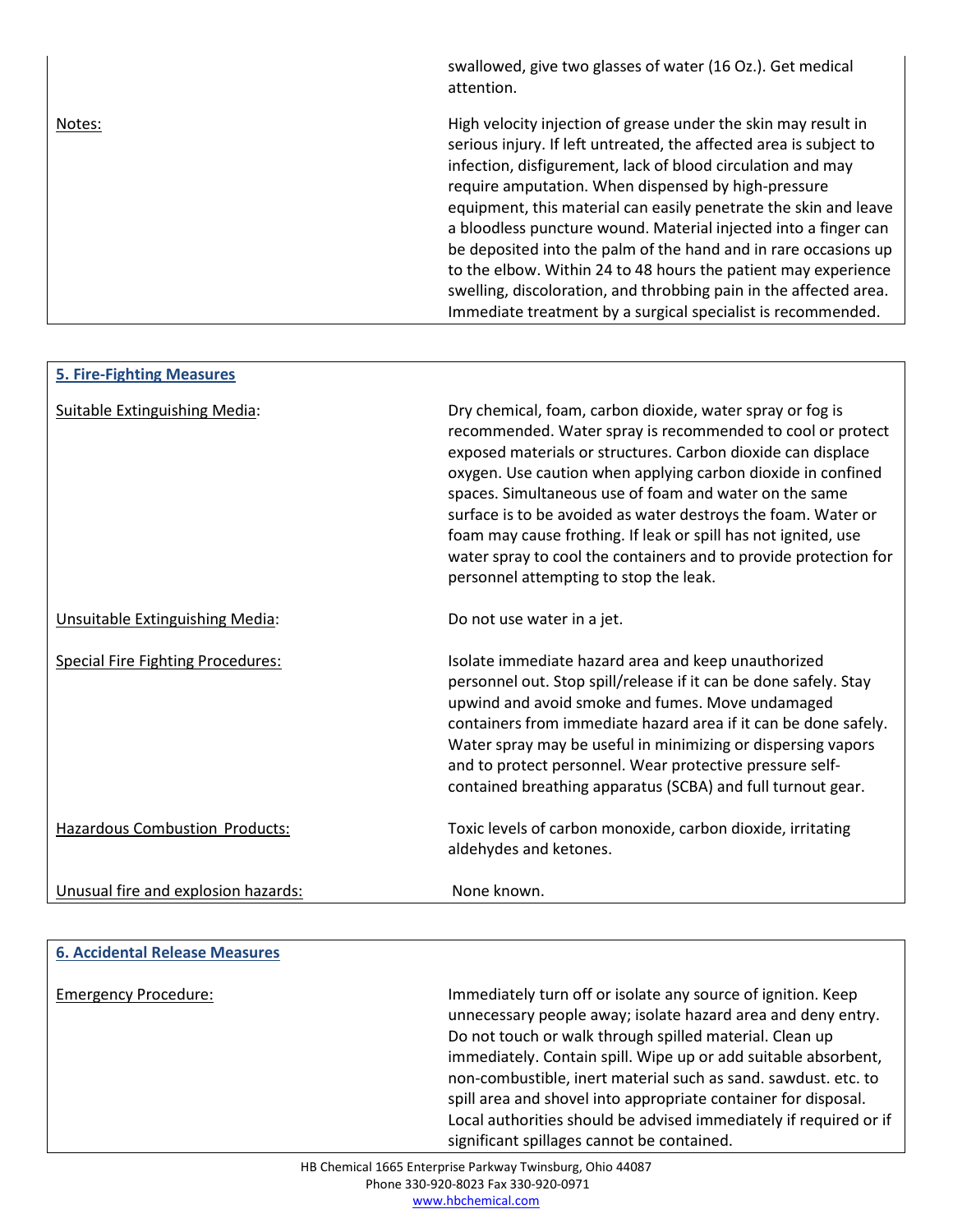| Recommended equipment:                     | Positive pressure, full-face piece self-contained breathing<br>apparatus (SCBA), or positive pressure supplied air respirator<br>with escape SCBA (NIOSH approved).                                                                              |
|--------------------------------------------|--------------------------------------------------------------------------------------------------------------------------------------------------------------------------------------------------------------------------------------------------|
| <b>Personal Precautions:</b>               | Avoid breathing vapor. Avoid contact with skin, eye or clothing.<br>Do not touch damaged containers or spilled materials unless<br>wearing appropriate protective clothing. Will not produce<br>vapors unless heated to temperatures of ~300 °F. |
| <b>Environmental Disposal Information:</b> | Stop spill/release if it can be done safely. Prevent spilled<br>material from entering sewers, storm drains, other<br>unauthorized drainage systems and natural waterways by using<br>sand, earth, or other appropriate barriers.                |
| Waste Disposal:                            | Waste management should be in full compliance with federal,<br>state and local laws. Return drums to reclamation centers for<br>proper cleaning and reuse.                                                                                       |

| <b>7. Handling and Storage:</b>      |                                                                                                                                                                                                                                                                                                                                                                                                                                                                                                                                                                                                                                                                                                           |
|--------------------------------------|-----------------------------------------------------------------------------------------------------------------------------------------------------------------------------------------------------------------------------------------------------------------------------------------------------------------------------------------------------------------------------------------------------------------------------------------------------------------------------------------------------------------------------------------------------------------------------------------------------------------------------------------------------------------------------------------------------------|
| <b>Empty Containers:</b>             | Empty Containers retain product residue which may exhibit<br>hazards of material, therefore do not pressurize, cut, glaze,<br>weld or use for any other purposes.                                                                                                                                                                                                                                                                                                                                                                                                                                                                                                                                         |
| Precautions to be taken in handling: | Wash hands after use. Do not get in eyes, on skin or on clothing.<br>Do not breathe vapors or mists. Use good personal hygiene<br>practices. Eating, drinking and smoking in work areas is<br>prohibited. Remove contaminated clothing and protective<br>equipment before entering eating areas. Use only with<br>adequate ventilation to control air contaminants to their<br>exposure limits. The use of local ventilation is recommended to<br>control emissions near the source.                                                                                                                                                                                                                      |
| Storage:                             | Keep container(s) tightly closed and properly labeled. Store in<br>cool, dry, well-ventilated areas away from heat, direct sunlight,<br>strong oxidizers and any incompatibilities. Store in approved<br>containers and protect against physical damage. Keep<br>containers securely sealed when not in use. Indoor storage<br>should meet OSHA standards and appropriate fire codes.<br>Containers that have been opened must be carefully resealed to<br>prevent leakage. Empty container retain residue and may be<br>dangerous. Minimum feasible handling temperature should be<br>maintained. Periods of exposure to high temperature should be<br>minimized. Water contamination should be avoided. |

## **8. Exposure Controls / Personal Protection**

Exposure Controls: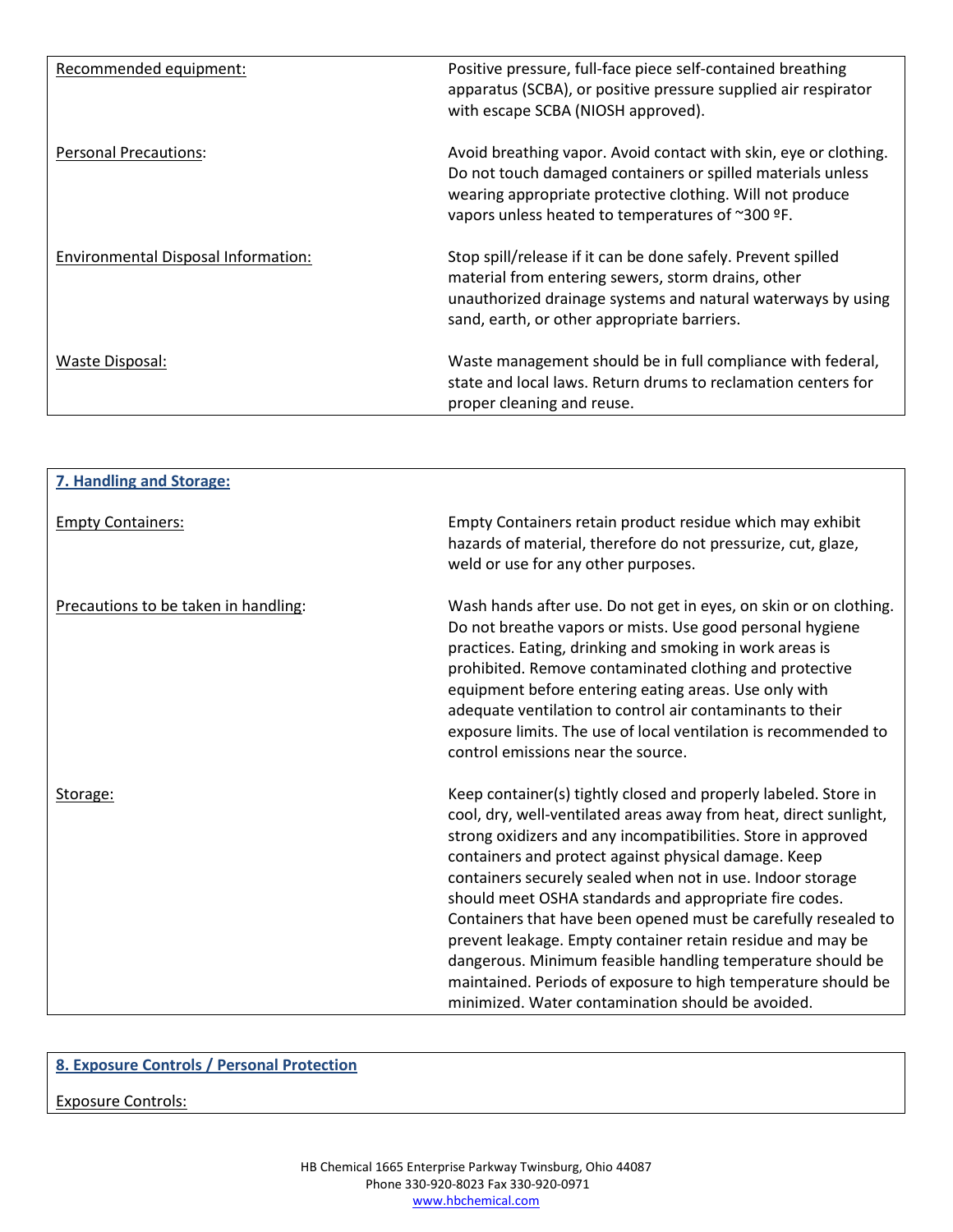| <b>Chemical Name</b>               | <b>OSHA</b><br>TWA<br>(ppm) | OSHA<br><b>TWA</b><br>(mg/m3) | <b>OSHA</b><br><b>STEL</b><br>(ppm) | <b>OSHA</b><br><b>STEL</b><br>(mg/m3) | OSHA-<br>Tables-<br>Z1,2,3 | <b>OSHA</b>                                                                                                                                                                                                                                                                                                     | <b>OSHA</b><br>Skin<br>Carcinogen designation               | NIOSH<br><b>TWA</b><br>(ppm) | <b>NIOSH</b><br><b>TWA</b><br>(mg/m3) | <b>NIOSH</b><br><b>STEL</b><br>(ppm) | <b>NIOSH</b><br><b>STEL</b><br>(mg/m3) | <b>NIOSH</b><br>Carcinogen                                                                                                                                                                                                                                                                                                                                                                                                                                                                                                         |
|------------------------------------|-----------------------------|-------------------------------|-------------------------------------|---------------------------------------|----------------------------|-----------------------------------------------------------------------------------------------------------------------------------------------------------------------------------------------------------------------------------------------------------------------------------------------------------------|-------------------------------------------------------------|------------------------------|---------------------------------------|--------------------------------------|----------------------------------------|------------------------------------------------------------------------------------------------------------------------------------------------------------------------------------------------------------------------------------------------------------------------------------------------------------------------------------------------------------------------------------------------------------------------------------------------------------------------------------------------------------------------------------|
| Baseoil - unspecified              | 500                         | 2000                          |                                     |                                       | 1                          |                                                                                                                                                                                                                                                                                                                 |                                                             |                              |                                       |                                      |                                        |                                                                                                                                                                                                                                                                                                                                                                                                                                                                                                                                    |
| <b>Respiratory Protection:</b>     |                             |                               |                                     |                                       |                            |                                                                                                                                                                                                                                                                                                                 |                                                             |                              |                                       |                                      |                                        | If engineering controls do not maintain airborne concentrations<br>to a level which is adequate to protect worker, a respiratory<br>protection program that meets or is equivalent to OSHA 29 CFR<br>1910.134 and ANSI Z88.2 should be followed. Check with<br>respiratory protective equipment suppliers. If the respirator is<br>the sole means of protection, use a full-face supplied air<br>respirator. Supplied air respiratory protection should be used<br>for cleaning large spills or upon entry into tanks, vessels, or |
| Ventilation:                       |                             |                               |                                     |                                       |                            |                                                                                                                                                                                                                                                                                                                 | other confined spaces.<br>respective threshold limit value. |                              |                                       |                                      |                                        | Provide exhaust ventilation or other engineering controls to<br>keep the airborne concentrations of vapors below their                                                                                                                                                                                                                                                                                                                                                                                                             |
| Hand Protection:                   |                             |                               |                                     |                                       |                            |                                                                                                                                                                                                                                                                                                                 | Contaminated gloves should be replaced.                     |                              |                                       |                                      |                                        | Use of gloves approved to relevant standards made from the<br>following materials may provide suitable chemical protection:<br>PVC, neoprene or nitrile rubber gloves. Suitability and durability<br>of a glove is dependent on usage, e.g. frequency and duration of<br>contact, chemical resistance of glove material, glove thickness,<br>and dexterity. Always seek advice from glove suppliers.                                                                                                                               |
| Eye Protection:                    |                             |                               |                                     |                                       |                            |                                                                                                                                                                                                                                                                                                                 | combination with a face shield.                             |                              |                                       |                                      |                                        | Wear eye protection with side shields or goggles. Wear indirect<br>vent, impact and splash resistant goggles when working with<br>liquids. If additional protection is needed for entire face, use in                                                                                                                                                                                                                                                                                                                              |
| <b>Skin and Body Protection:</b>   |                             |                               |                                     |                                       |                            | Use of an apron and over- boots of chemically impervious<br>materials such as neoprene or nitrile rubber is recommended to<br>avoid skin sensitization. The type of protective equipment must<br>be selected according to the concentration and amount of the<br>dangerous substance at the specific workplace. |                                                             |                              |                                       |                                      |                                        |                                                                                                                                                                                                                                                                                                                                                                                                                                                                                                                                    |
| <b>Other Precautions:</b>          |                             |                               |                                     |                                       |                            |                                                                                                                                                                                                                                                                                                                 |                                                             |                              |                                       |                                      |                                        | Wash with soap and water before eating, drinking or using toilet<br>facilities. Launder contaminated clothing before reuse.                                                                                                                                                                                                                                                                                                                                                                                                        |
| <b>Decontamination Facilities:</b> |                             |                               |                                     |                                       |                            |                                                                                                                                                                                                                                                                                                                 | Eye bath, washing facilities (sinks / showers).             |                              |                                       |                                      |                                        |                                                                                                                                                                                                                                                                                                                                                                                                                                                                                                                                    |

| 9. Physical and Chemical Properties |                                                          |  |  |  |
|-------------------------------------|----------------------------------------------------------|--|--|--|
| <b>Physical Form:</b>               | Liquid                                                   |  |  |  |
| Appearance & Odor:                  | Clear; light amber to dark liquid/ Mild hydrocarbon odor |  |  |  |
| Specific Gravity:                   | 0.928                                                    |  |  |  |
| Density:                            | 7.745                                                    |  |  |  |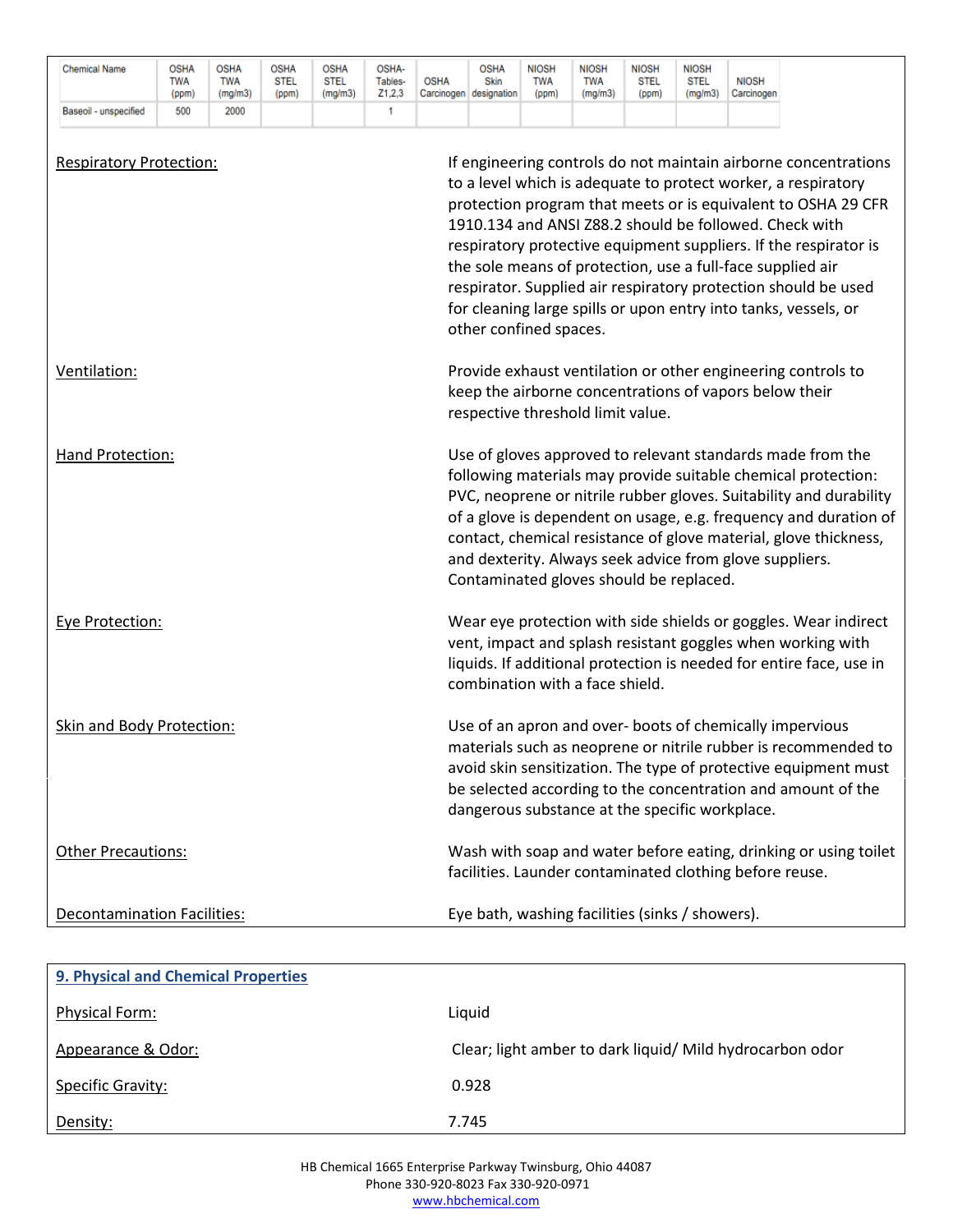| Softening Point, R&B:                      | Not available.                                       |
|--------------------------------------------|------------------------------------------------------|
| Solubility in Water:                       | Insoluble.                                           |
| Flash Point, TAG CC F:                     | 435.2 $\degree$ F                                    |
| Percent Volatiles (by weight):             | Not available.                                       |
| Viscosity:                                 | 373.58 cSt @ 40ºC (104ºF), 18.90 cSt @ 100ºC (212ºF) |
| Evaporation Rate (Water ~ I):              | Not available.                                       |
| Vapor Pressure (mm Hg):                    | $< 0.0001$ mmHg                                      |
| Vapor Density (Air ~ I):                   | Not available.                                       |
| Boiling Point (°F) Initial:                | Not available.                                       |
| Auto ignition Temperature, <sup>o</sup> C: | Not available.                                       |
| Flammable Limits, %(V):                    | Not available.                                       |

| 10. Stability and Reactivity             |                                                                                                                         |
|------------------------------------------|-------------------------------------------------------------------------------------------------------------------------|
| Stability:                               | This product is stable under normal conditions.                                                                         |
| Incompatibility (Materials to Avoid):    | Reacts violently with strong oxidizers.                                                                                 |
| Conditions to Avoid:                     | Avoid heat, flame, and contact with strong oxidizing agents.                                                            |
| Hazardous Polymerization:                | Hazardous polymerization will not occur.                                                                                |
| <b>Hazardous Decomposition Products:</b> | Evolves toxic levels of carbon monoxide, carbon dioxide,<br>irritating aldehydes and ketones when heated to combustion. |

### **11. Toxicological Information**

This material is not listed as a carcinogen or potential carcinogen by NTP, IARC, or OSHA.

| <b>Chemical Name</b>       | <b>OSHA</b><br>TWA<br>(ppm) | <b>OSHA</b><br>TWA<br>(mg/m3) |                                                          |
|----------------------------|-----------------------------|-------------------------------|----------------------------------------------------------|
| Baseoil - unspecified      | 500                         | 2000                          |                                                          |
| <b>Acute Toxicity:</b>     |                             |                               | No data available.                                       |
| Skin Corrosion/Irritation: |                             |                               | Prolonged or repeated contact may cause skin irritation. |

| Serious Eye Damage/Irritation: |
|--------------------------------|
|                                |

Irritating, but will not permanently injure eye tissue.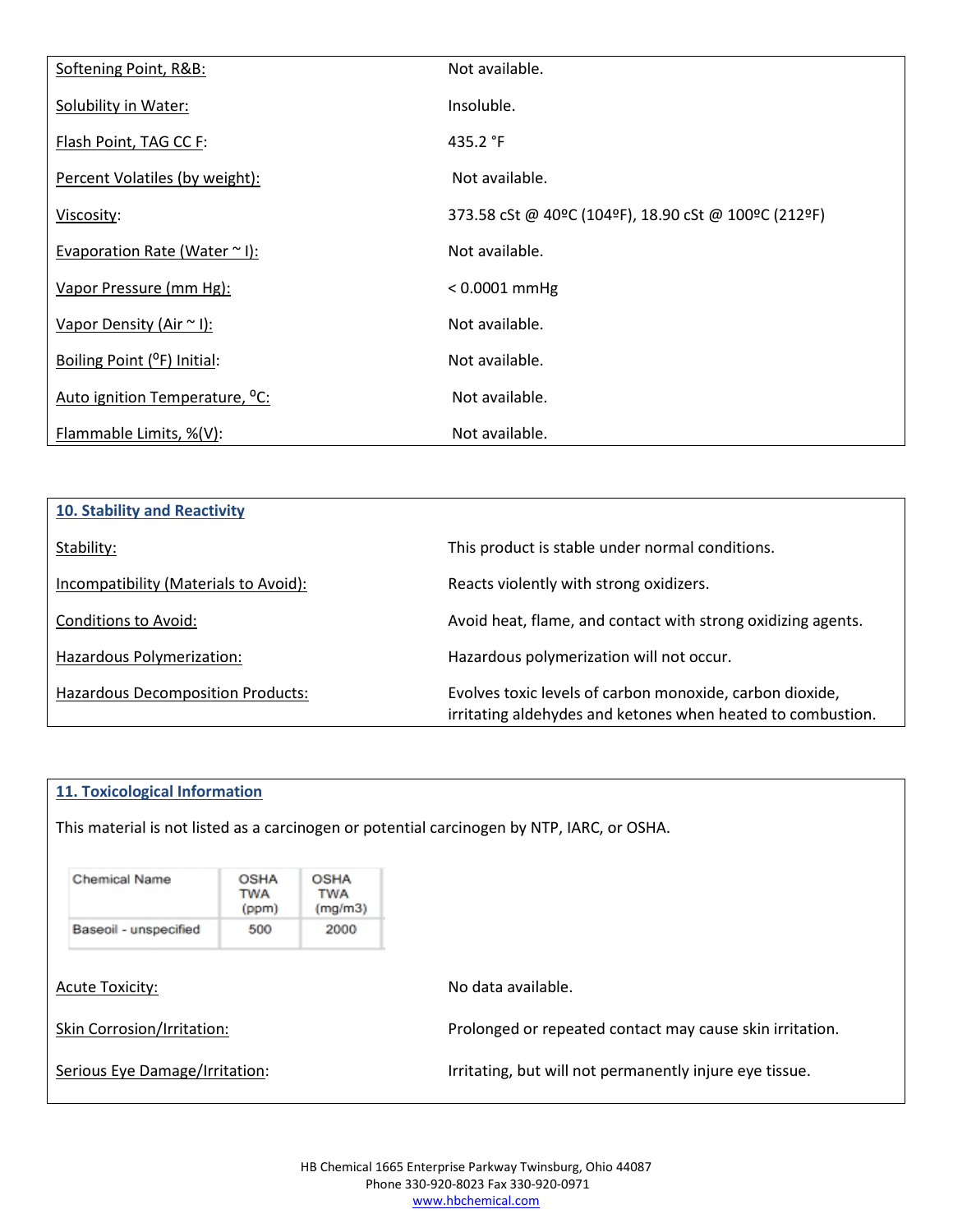| Carcinogenicity:                                    | The highly refined mineral oil contains <3% DMSO extract as<br>measured by IP 346, hence the classification of a carcinogen<br>need not apply. |
|-----------------------------------------------------|------------------------------------------------------------------------------------------------------------------------------------------------|
| <b>Reproductive Toxicity:</b>                       | No data available.                                                                                                                             |
| Germ Cell Mutagenicity:                             | No data available.                                                                                                                             |
| Respiratory or Skin Sensitization:                  | No data available.                                                                                                                             |
| Specific Target Organ Toxicity - Single Exposure:   | No data available.                                                                                                                             |
| Specific Target Organ Toxicity - Repeated Exposure: | No data available.                                                                                                                             |
| <b>Aspiration Hazard:</b>                           | No data available.                                                                                                                             |

| 12. Ecological Information     |                                                                                                                                                                                                                                                                                                                                                                                                                                                  |
|--------------------------------|--------------------------------------------------------------------------------------------------------------------------------------------------------------------------------------------------------------------------------------------------------------------------------------------------------------------------------------------------------------------------------------------------------------------------------------------------|
| Toxicity:                      | This product is not toxic to fish but may coat gill structures<br>resulting in suffocation if spilled in shallow, running water.<br>Product may be moderately toxic to amphibians by preventing<br>dermal respiration. This product may cause gastrointestinal<br>distress in birds and mammals through ingestion. If applied to<br>leaves, this product may kill grasses and small plants by<br>interfering with transpiration and respiration. |
| Persistence and Degradability: | Is rapidly biodegradable. Biodegradation is possible with 100 to<br>120 days in aerobic environments at temperatures above 70 °F<br>$(21 °C)$ .                                                                                                                                                                                                                                                                                                  |
| <b>Other Adverse Effects:</b>  | No data available.                                                                                                                                                                                                                                                                                                                                                                                                                               |
| Bio-accumulative Potential:    | Contains constituents with the potential to bioaccumulate.                                                                                                                                                                                                                                                                                                                                                                                       |
| Mobility in Soil:              | Liquid under most environmental conditions. Floats on water. If<br>it enters soil, it will adsorb to soil particles and will not be<br>mobile.                                                                                                                                                                                                                                                                                                   |

### **13. Disposal Considerations**

Under RCRA it is the responsibility of the user of the product to determine at the time of disposal whether the product meets RCRA criteria for hazardous waste. Waste management should be in full compliance with federal, state and local laws. Empty Containers retain product residue which may exhibit hazards of material, therefore do not pressurize, cut, glaze, weld or use for any other purposes. Return drums to reclamation centers for proper cleaning and reuse.

| <b>14. Transport Information</b> |                                                                                                                                                                                                                                                                 |
|----------------------------------|-----------------------------------------------------------------------------------------------------------------------------------------------------------------------------------------------------------------------------------------------------------------|
| D.O.T. Shipping Name:            | Bulk Shipping Description: Does not apply to bulk oil shipping.<br>Non-Bulk Shipping Description: Does not apply to non-bulk oil<br>shipping. Identification Number: Not applicable. Hazard<br>Classification: Not applicable. Other: See 49 CFR for additional |
|                                  | HB Chemical 1665 Enterprise Parkway Twinsburg, Ohio 44087                                                                                                                                                                                                       |
|                                  | Phone 330-920-8023 Fax 330-920-0971                                                                                                                                                                                                                             |

www.hbchemical.com